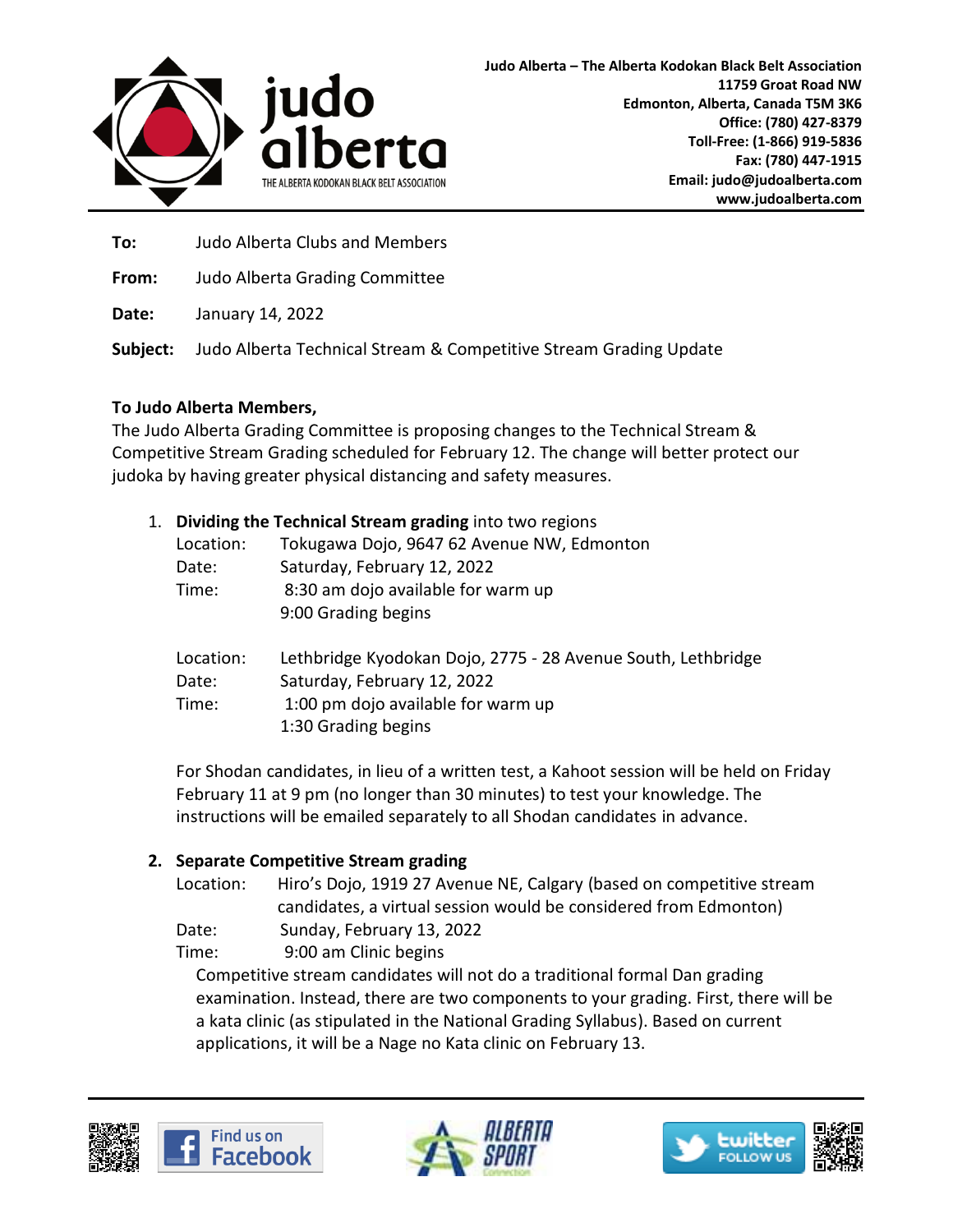

Second, there will be a Tachi-waza / Ne-waza session where you will demonstrate your favourite Nage / Katame / Shime / Kansetsu technique. Then everyone will have time to practice.

3. **Virtual Assisted Gradings** will be conducted through the Zoom platform from each of the locations. Candidates will attend in-person at the grading dojo and be tested in front of a camera connected to the internet. Grading Committee evaluators will be remote.

## **4. Covid-19 Precautions**

- a) Vaccinations under the Restriction Exemption Program (including kata and demonstration partners). This includes proof of vaccination, documentation of a medical exemption or proof of privately-paid negative rapid test result taken after Feb 10<sup>th</sup>.
- b) Masking at all times unless you are demonstrating a kata
- c) Physical Distancing and Separation
- d) Once we confirm attendees, then possibly staggered start times
- e) Hand Sanitizing, etc
- f) If you have any condition eg. fever, cough and difficulty breathing, do not attend the grading

All Judoka must have their Grading application to Judo Canada for approval no later than **January 28, 2022.** Candidates must have current Judo Alberta membership.

All yudansha candidates (applied or intending to) are to send an email to Gord Okamura at [gyokamura@gmail.com](mailto:gyokamura@gmail.com) (do not reply-all) with the following information before January 28:

- 1. Confirmation of your attendance and at which location and which stream. Candidates who have submitted their application but wish to defer are asked to reply as well.
- 2. Who will be your partner, and which kata you will demonstrate and whether you are uke or tori.
- 3. Proof of vaccination. Note: We will require proof of vaccination for those at the Edmonton dojo; negative rapid test result or medical exemption is not accepted.

## **National Grading Syllabus:**

[https://www.judocanada.org/wp-content/uploads/2020/12/National-Grading-Syllabus-1-](https://www.judocanada.org/wp-content/uploads/2020/12/National-Grading-Syllabus-1-January-2021-EN-1.pdf) [January-2021-EN-1.pdf](https://www.judocanada.org/wp-content/uploads/2020/12/National-Grading-Syllabus-1-January-2021-EN-1.pdf)